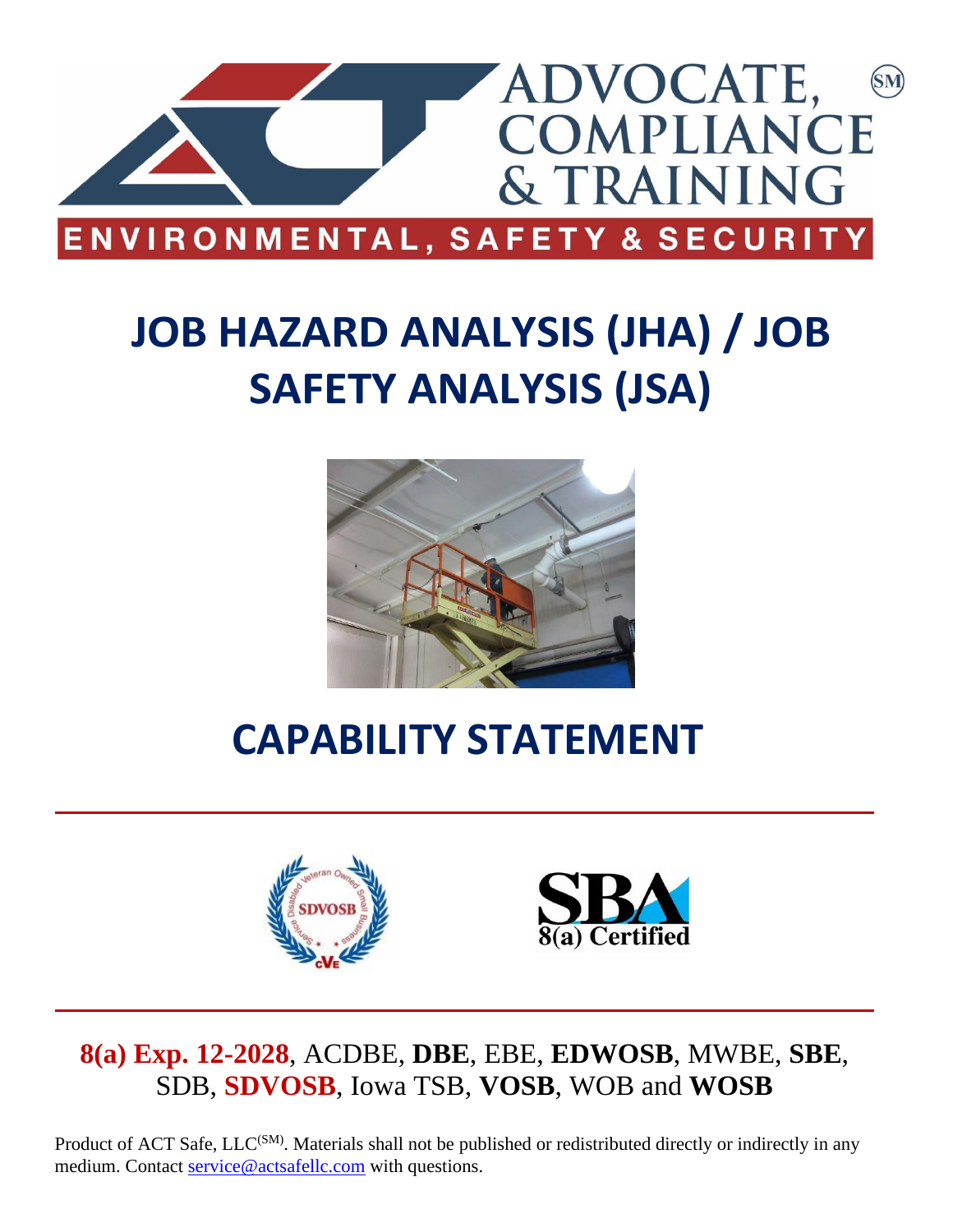

## **JHA / JSA Capability Statement**

**8(a)**, ACDBE, **DBE**, EBE, **EDWSOB**, MWBE, **SBE**, SDB, **SDVOSB**, Iowa TSB, **VOSB**, WOB and **WOSB Certified Business**

ACT Safe, LLC is a multifaceted Regulatory Compliance Service provider assisting companies with local, state, and federal regulatory compliance. We have thousands of years combined experience as former regulators and compliance managers. ACT Safe provides Environmental, Occupational Safety and Health (OSH), Engineering, and Transportation solutions. From permitting, audits, expert witness, hazard determinations – PPE, JHA, JSA, Confined Spaces, LOTO; written programs, **training** and file plan management

#### **WHY JOB HAZARD ANAYLSIS**

A JHA is the breaking down of a job into its component steps and then evaluating each step, looking for hazards. Each hazard is then corrected or a method of worker protection (safe practice or PPE) is identified. Additional requirements for worker training, certification, authorization, etc., may also be identified for the process or job. The final product is a written document…. a standard of safe operation for each job. JHA, sometimes referred to as a Job Safety Analysis (JSA), is covered in good detail in the [Job Hazard Analysis, OSHA Publication 3071.](http://www.osha.gov/Publications/osha3071.pdf)

#### **THE BENEFITS OF A JHA**

Even simple processes are complex — they are impacted by human behavior, workplace variables, other business and natural forces, raw material variables, normal wear and tear, and more. ACT Safe, LLC performs JHAs that break out the steps of a job, evaluate a variety of potential hazards or other related safety requirements, recommend effective controls, and complete a written document that provides a legacy of safe work practices for that job.

Some benefits include:

- ❖Set performance standards
- ❖Standardize operations based on acceptable safe practices and Personal Protective Equipment (PPE)
- ❖Provides a form of training documentation regarding the employee's knowledge of the job requirements
- ❖Comply with OSHA requirements
- ❖Reduces injuries
- ❖Reduces absenteeism
- ❖Increases productivity
- ❖Increases morale
- ❖Protects employees
- ❖Assists in standard-specific compliance (e.g., personal protective equipment [PPE], Hazard Communication, etc.)

Product of ACT Safe, LLC<sup>(SM)</sup>. Materials shall not be published or redistributed directly or indirectly in any medium. Contact [service@actsafellc.com](mailto:service@actsafellc.com) with questions.